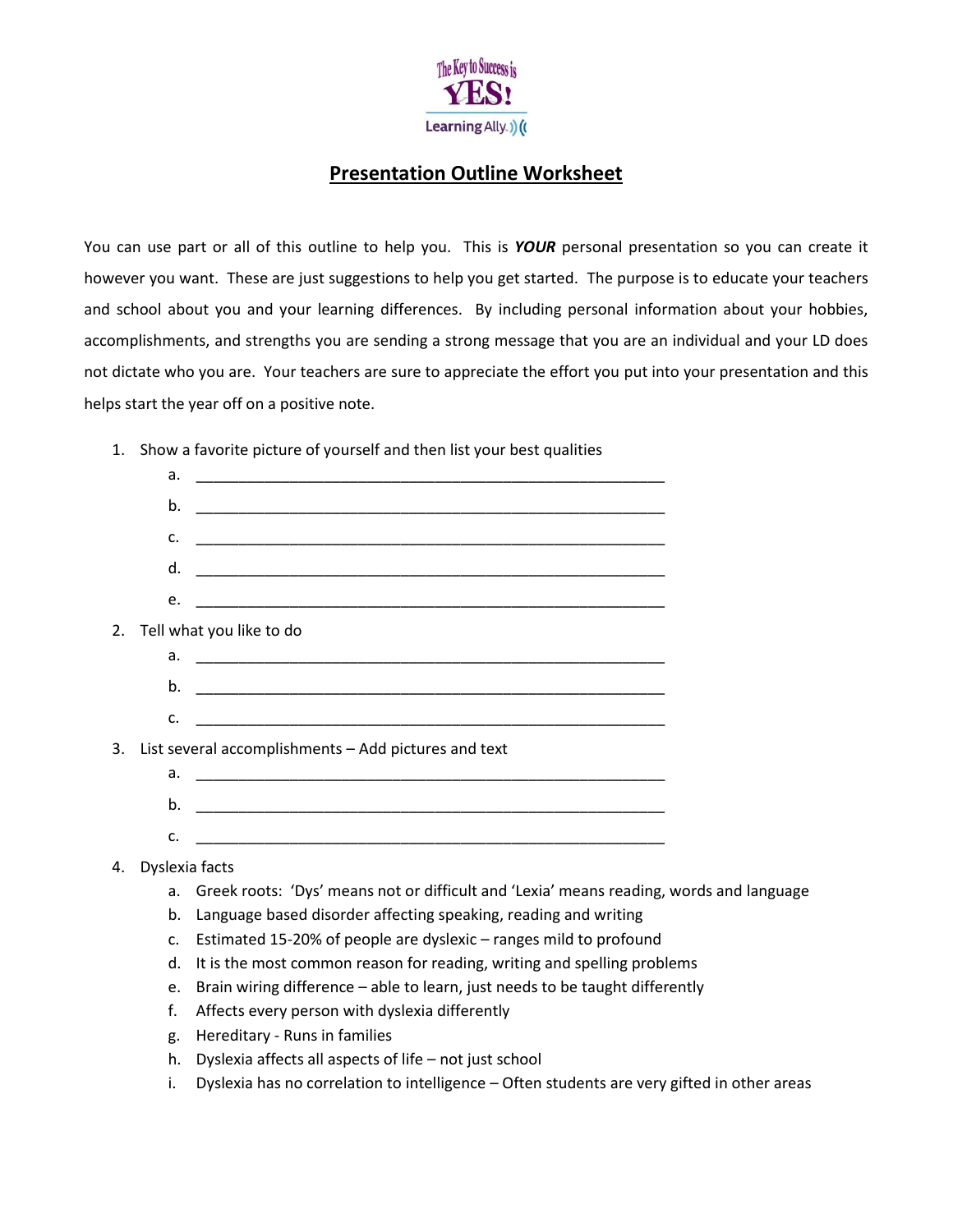- 5. Myths about dyslexia
	- a. You do NOT see letters backward or upside-down
	- b. You will NOT outgrow dyslexia
	- c. You can NOT cure dyslexia by completing a program or taking medication
	- d. You are NOT Lazy, Dumb or less intelligent than your peers
	- e. Dyslexia does NOT affect primarily boys
	- f. Dyslexia is NOT a vision problem
- 6. Characteristics associated with dyslexia
	- a. Difficulty learning letters and their sounds
	- b. Reads slowly and lacks comprehension
	- c. Difficulty organizing thoughts when writing
	- d. Difficulty remembering spelling
	- e. Difficulty with rote memorization (ie math facts)
	- f. Difficulty managing assignments, deadlines and belongings
	- g. Difficulty with verbal communication
	- h. Feeling 'dumb' and stressed at school
- 7. Review the history of your dyslexia
	- a. I knew I was different in the grade.
	- b. I just couldn't seem to \_\_\_\_\_\_\_\_\_\_\_\_\_\_\_\_\_\_\_\_\_like the other kids.
	- c. I found out I was dyslexic when I was \_\_\_\_\_\_\_\_\_\_\_\_\_\_ years old.
	- d. When I found out I felt
- 8. Share any tutoring, test scores, and improvements with your teacher.
	- a. \_\_\_\_\_\_\_\_\_\_\_\_\_\_\_\_\_\_\_\_\_\_\_\_\_\_\_\_\_\_\_\_\_\_\_\_\_\_\_\_\_\_\_\_\_\_\_\_\_\_\_\_\_\_\_\_\_\_\_\_\_
	- b. \_\_\_\_\_\_\_\_\_\_\_\_\_\_\_\_\_\_\_\_\_\_\_\_\_\_\_\_\_\_\_\_\_\_\_\_\_\_\_\_\_\_\_\_\_\_\_\_\_\_\_\_\_\_\_\_\_\_\_\_\_
	- $c.$   $\qquad \qquad \qquad \qquad$
- 9. Share your strengths in school and how you learn best
	- a. What is your favorite subject?
	- b. In what subject to you excel? \_\_\_\_\_\_\_\_\_\_\_\_\_\_\_\_\_\_\_\_\_\_\_\_\_\_\_\_\_\_\_\_\_\_\_\_\_\_
	- c.  $Why?$
	- d. How do you learn best? (hands-on, by listening, by seeing, etc.)

\_\_\_\_\_\_\_\_\_\_\_\_\_\_\_\_\_\_\_\_\_\_\_\_\_\_\_\_\_\_\_\_\_\_\_\_\_\_\_\_\_\_\_\_\_\_\_\_\_\_

- e. What learning tools work best for you (pictures, maps, building, computer activities, etc.)
- 10. Explain how your dyslexia affects you
	- a. \_\_\_\_\_\_\_\_\_\_\_\_\_\_\_\_\_\_\_\_\_\_\_\_\_\_\_\_\_\_\_\_\_\_\_\_\_\_\_\_\_\_\_\_\_\_\_\_\_\_\_\_\_\_\_\_\_\_\_\_\_\_

\_\_\_\_\_\_\_\_\_\_\_\_\_\_\_\_\_\_\_\_\_\_\_\_\_\_\_\_\_\_\_\_\_\_\_\_\_\_\_\_\_\_\_\_\_\_\_\_\_\_\_\_\_\_\_\_\_\_\_\_\_\_

- b. \_\_\_\_\_\_\_\_\_\_\_\_\_\_\_\_\_\_\_\_\_\_\_\_\_\_\_\_\_\_\_\_\_\_\_\_\_\_\_\_\_\_\_\_\_\_\_\_\_\_\_\_\_\_\_\_\_\_\_\_\_\_
- c. \_\_\_\_\_\_\_\_\_\_\_\_\_\_\_\_\_\_\_\_\_\_\_\_\_\_\_\_\_\_\_\_\_\_\_\_\_\_\_\_\_\_\_\_\_\_\_\_\_\_\_\_\_\_\_\_\_\_\_\_\_\_